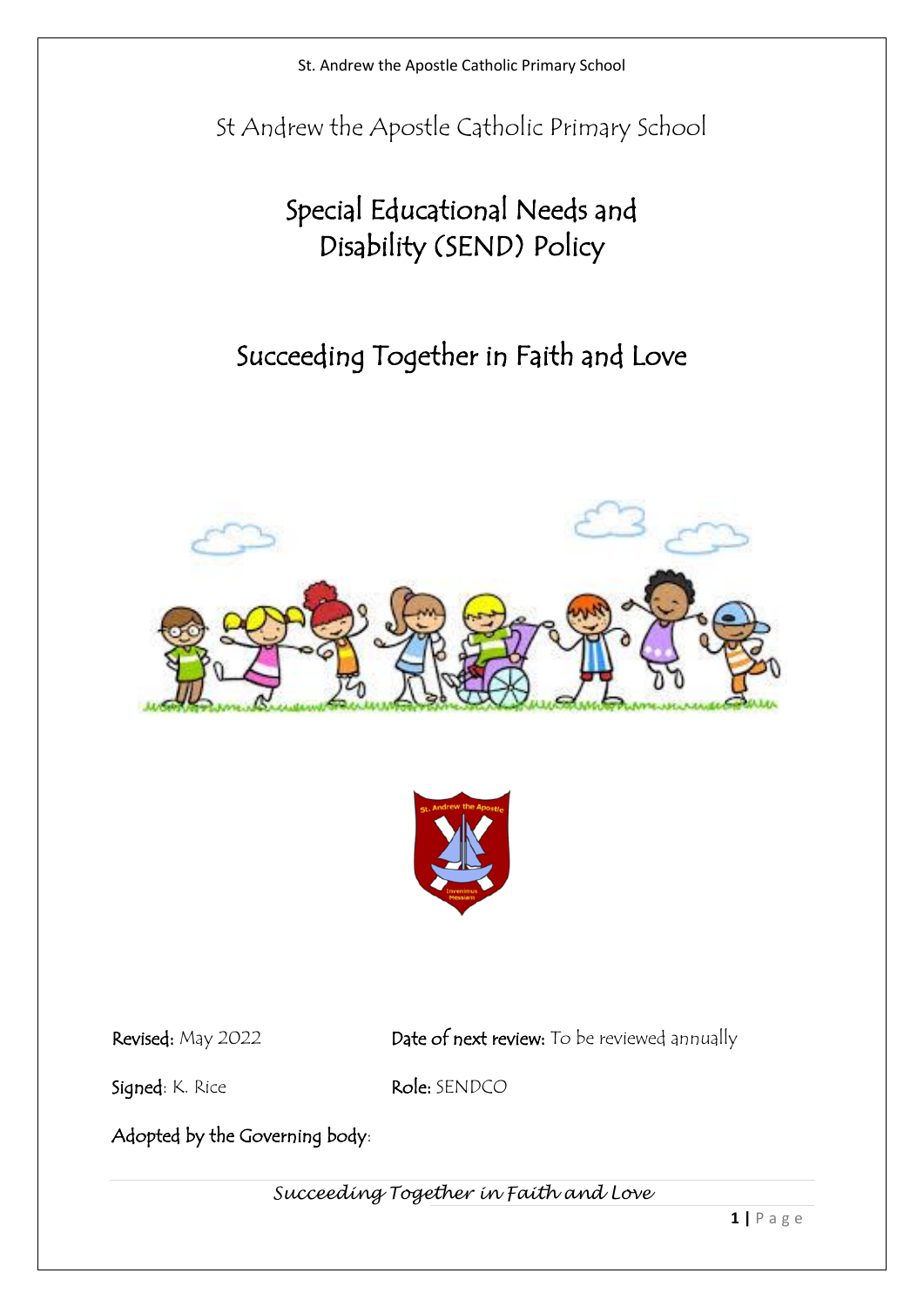# **Contents:**

- 1. Aims
- 2. Legislation and guidance
- 3. Definitions
- 4. Roles and responsibilities
- 5. SEN information report
- 6. Monitoring arrangements
- 7. Links with other policies and documents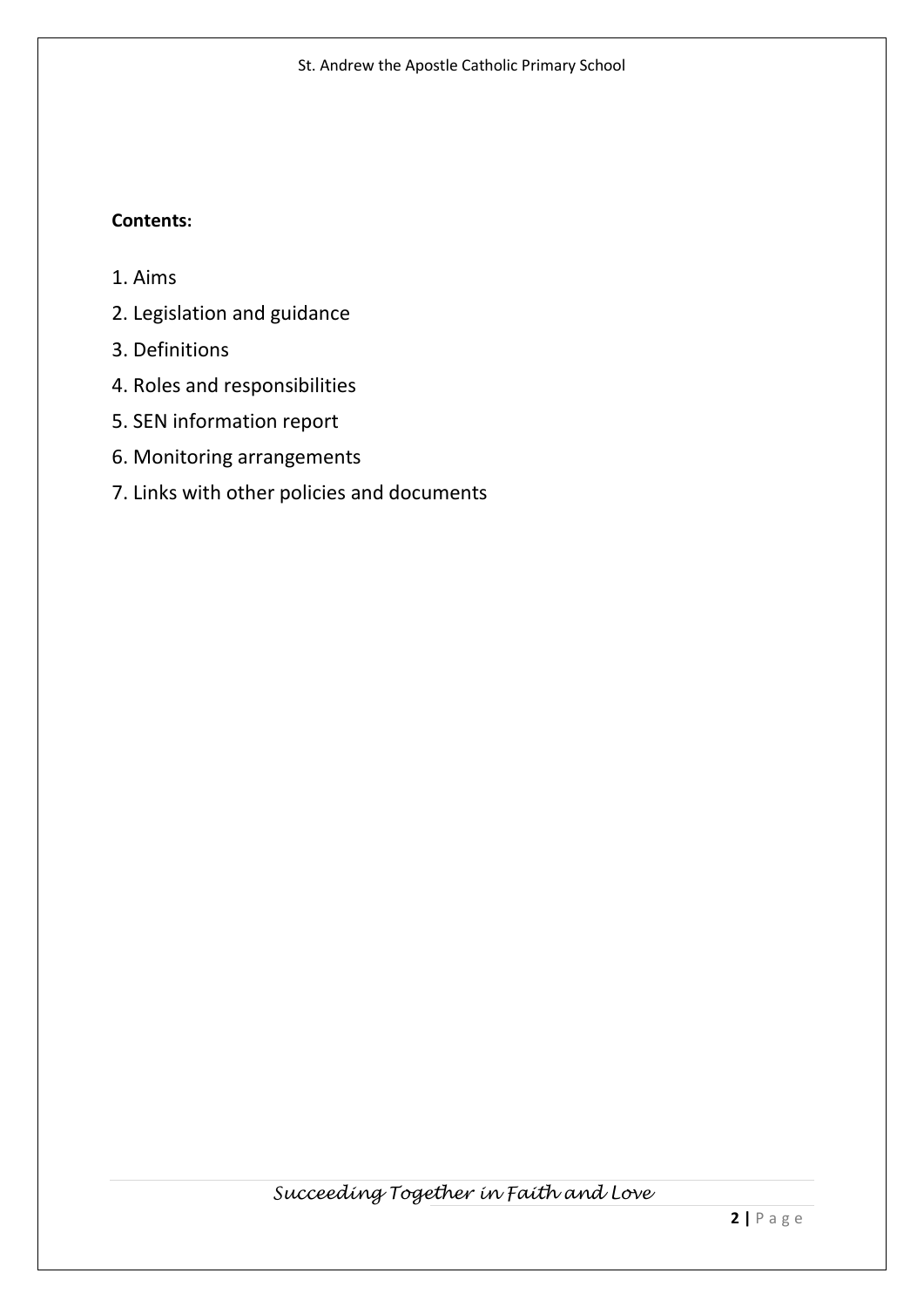# **1. Aims**

Our SEND policy and information report aims to:

- Set out how our school will support and make provision for pupils with special educational needs and disabilities (SEND)
- Explain the roles and responsibilities of everyone involved in providing for pupils with SEND

This policy establishes guidelines for meeting the Special Educational Needs and Disabilities (SEND) of children within St Andrew the Apostle Catholic Primary School. It is the responsibility of every class teacher, the SEND Co-ordinator and the Head teacher to implement the policy. All adults working with children with SEND, at St Andrew the Apostle Catholic Primary School, should be aware of the policy. At St Andrew the Apostle Catholic Primary School we are proud to provide a safe, stimulating and inclusive learning environment where every member of our community is valued and respected. Our broad, balanced, creative curriculum and enrichment activities provide opportunities for everyone to achieve and succeed. We celebrate our achievements, gifts and cultural diversity, irrespective of individual differences within the protected categories of the Equality Act of 2010. Together we take pride in making a positive contribution to our school and the wider community

- We aim to provide every child with access to a broad and balanced education. This includes the National Curriculum in line with the Special Educational Needs Code of Practice.
- To provide a differentiated curriculum specific to an individual's needs
- To provide for early identification of Special Educational Needs and Disabilities.
- To ensure that pupils take a full as possible part in the curriculum.
- To ensure parents/carers are informed/involved.
- To ensure that pupils are fully informed/involved (as practicable).

Access to the curriculum is the right of every pupil; differentiated activities are provided where necessary to meet the child's differing ability, learning style and need and may be linked to a child's Personal Provision Plan (PPP).

# **2. Legislation and Guidance**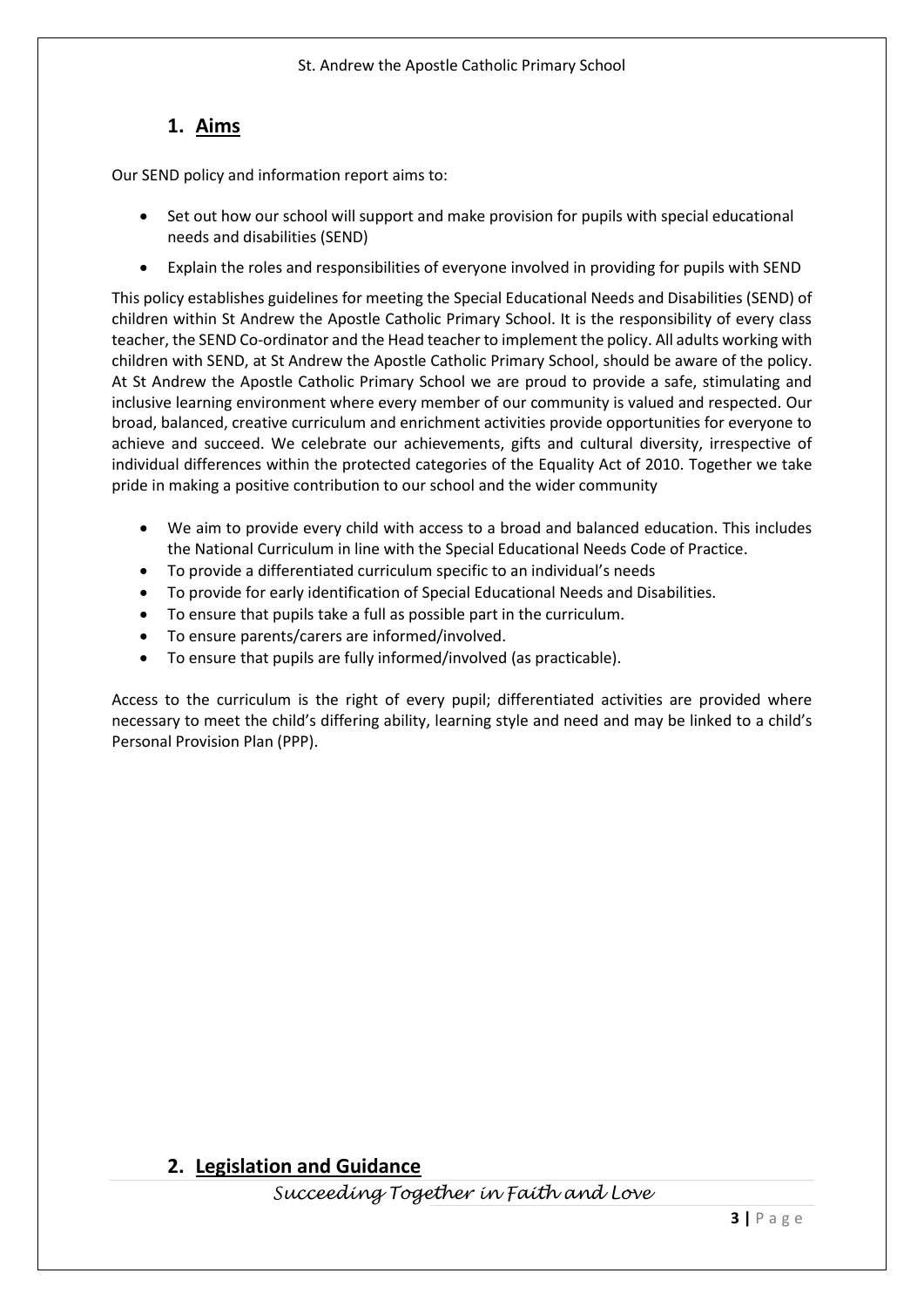This policy and information report is based on the statutor[y Special Educational Needs and Disability](https://www.gov.uk/government/uploads/system/uploads/attachment_data/file/398815/SEND_Code_of_Practice_January_2015.pdf)  [\(SEND\) Code of Practice](https://www.gov.uk/government/uploads/system/uploads/attachment_data/file/398815/SEND_Code_of_Practice_January_2015.pdf) and the following legislation:

- [Part 3 of the Children and Families Act 2014](http://www.legislation.gov.uk/ukpga/2014/6/part/3), which sets out schools' responsibilities for pupils with SEN and disabilities
- [The Special Educational Needs and Disability Regulations 2014](http://www.legislation.gov.uk/uksi/2014/1530/contents/made), which set out schools' responsibilities for education, health and care (EHC) plans, SEN co-ordinators (SENCOs) and the SEN information report

# **3. Definitions**

# **Definitions of special educational needs (SEND) taken from section 20 of the Children and Families Act 2014.**

A child or young person has SEND if they have a learning difficulty or disability which calls for special educational provision to be made for them. A child of compulsory school age or a young person has a learning difficulty or disability if they have:

a) A significantly greater difficulty in learning than the majority of others of the same age; or

b) A disability which prevents or hinders them from making use of educational facilities of a kind generally provided for others of the same age in mainstream schools.ving a learning difficulty solely because the language or form of language of their home is different from the language in which they will be taught.

Special educational provision is educational or training provision that is additional to, or different from, that made generally for other children or young people of the same age by mainstream schools.

# **4. Roles and responsibilities**

## **4.1 The SENDCO**

The SENDCO is Katharine Rice

They will:

- Work with the head teacher and SEND governor to determine the strategic development of the SEN policy and provision in the school
- Have day-to-day responsibility for the operation of this SEND policy and the co-ordination of specific provision made to support individual pupils with SEN, including those who have EHC plans
- Provide professional guidance to colleagues and work with staff, parents, and other agencies to ensure that pupils with SEND receive appropriate support and high quality teaching
- Advise on the graduated approach to providing SEND support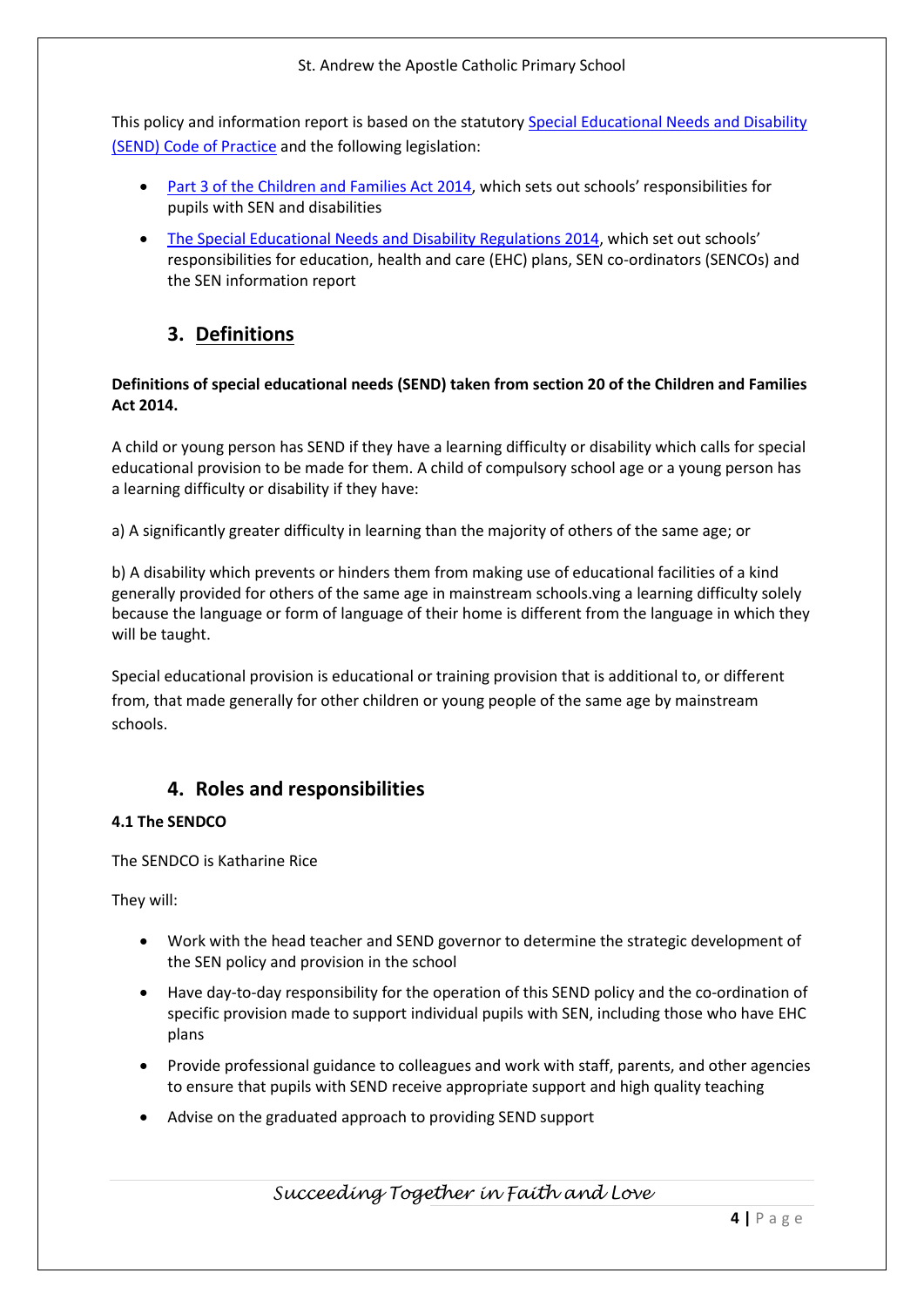- Advise on the deployment of the school's delegated budget and other resources to meet pupils' needs effectively
- Be the point of contact for external agencies, especially the local authority and its support services
- Liaise with potential next providers of education to ensure pupils and their parents are informed about options and a smooth transition is planned
- Work with the head teacher and governing board to ensure that the school meets its responsibilities under the Equality Act 2010 with regard to reasonable adjustments and access arrangements
- Ensure the school keeps the records of all pupils with SEND up to date

#### **4.2 The SEND governor**

The SEND governor is Lee Russell.

The SEND governor will:

- Help to raise awareness of SEND issues at governing board meetings
- Monitor the quality and effectiveness of SEND and disability provision within the school and update the governing board on this
- Work with the head teacher and SENDCO to determine the strategic development of the SEND policy and provision in the school

#### **4.3 The head teacher**

The head teacher is Jennifer Webster.

The head teacher will:

- Work with the SENDCO and SEND governor to determine the strategic development of the SEND policy and provision in the school
- Have overall responsibility for the provision and progress of learners with SEND and/or a disability

## **4.4 Class teachers**

Each class teacher is responsible for:

- The progress and development of every pupil in their class
- Working closely with any teaching assistants or specialist staff to plan and assess the impact of support and interventions and how they can be linked to classroom teaching
- Working with the SENDCO to review each pupil's progress and development and decide on any changes to provision
- Ensuring they follow this SEND policy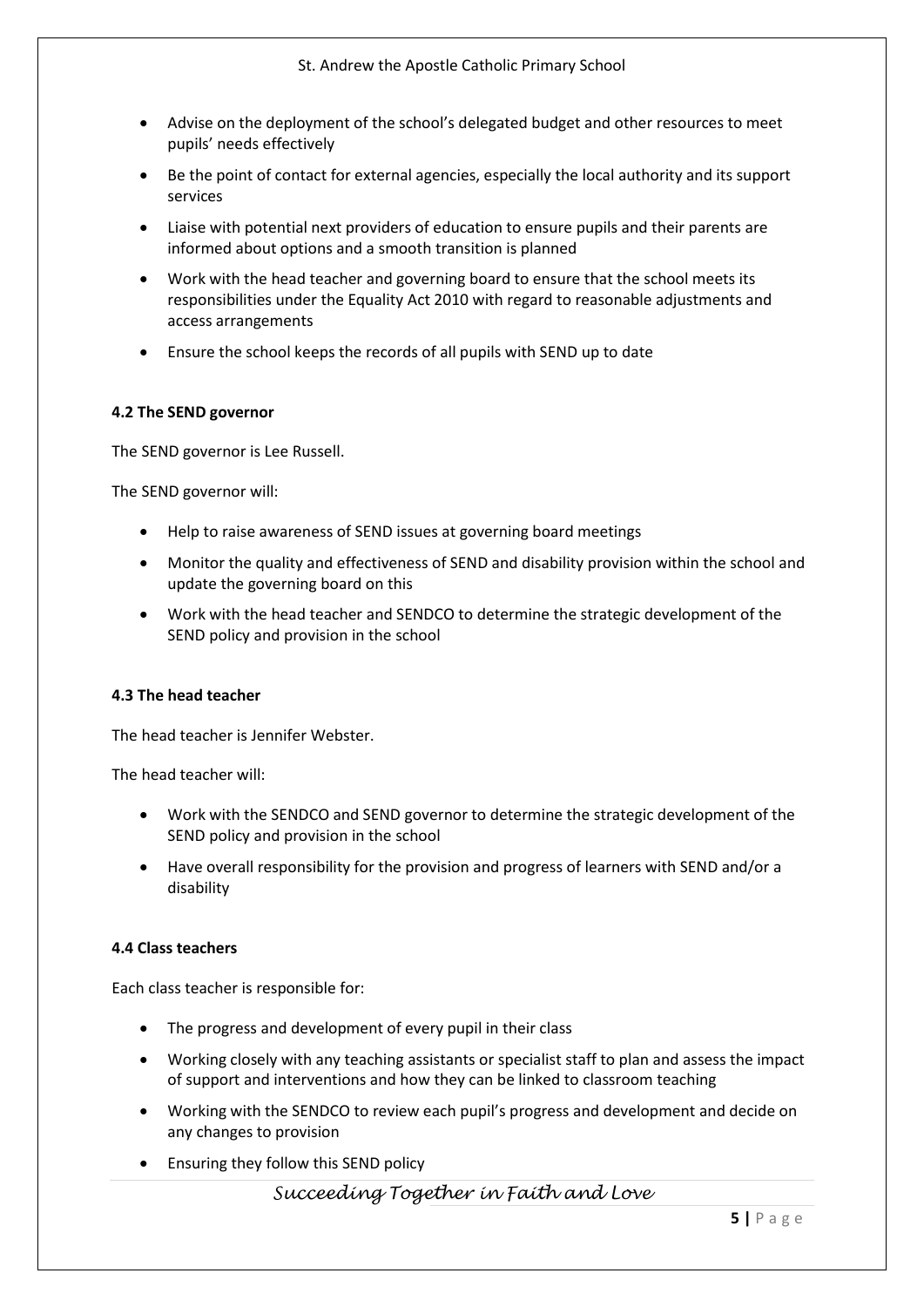# **5. SEND information report**

## **5.1 The kinds of SEND that are provided for**

Our school currently provides additional and/or different provision for a range of needs, including:

- Communication and interaction, for example, autistic spectrum disorder, speech and language difficulties
- Cognition and learning, for example, dyslexia, dyspraxia,
- Social, emotional and mental health difficulties, for example, attention deficit hyperactivity disorder (ADHD),
- Sensory and/or physical needs, for example, processing difficulties, epilepsy, Type 1 Diabetes
- Moderate learning difficulties

# **5.2 Identifying pupils with SEN and assessing their needs**

We will assess each pupil's current skills and levels of attainment on entry, which will build on previous settings and Key Stages, where appropriate. Class teachers will make regular assessments of progress for all pupils and identify those whose progress:

- Is significantly slower than that of their peers starting from the same baseline
- Fails to match or better the child's previous rate of progress
- Fails to close the attainment gap between the child and their peers
- Widens the attainment gap

This may include progress in areas other than attainment, for example, social needs.

Slow progress and low attainment will not automatically mean a pupil is recorded as having SEN.

When deciding whether special educational provision is required, we will start with the desired outcomes, including the expected progress and attainment, and the views and the wishes of the pupil and their parents. We will use this to determine the support that is needed and whether we can provide it by adapting our core offer, or whether something different or additional is needed.

# **A graduated response:**

## **Quality First Teaching**

a) Any pupils who are falling significantly outside of the range of expected academic achievement in line with predicted performance indicators and grade boundaries will be monitored.

b) Once a pupil has been identified as possibly having SEND they will be closely monitored by staff in order to gauge their level of learning and possible difficulties.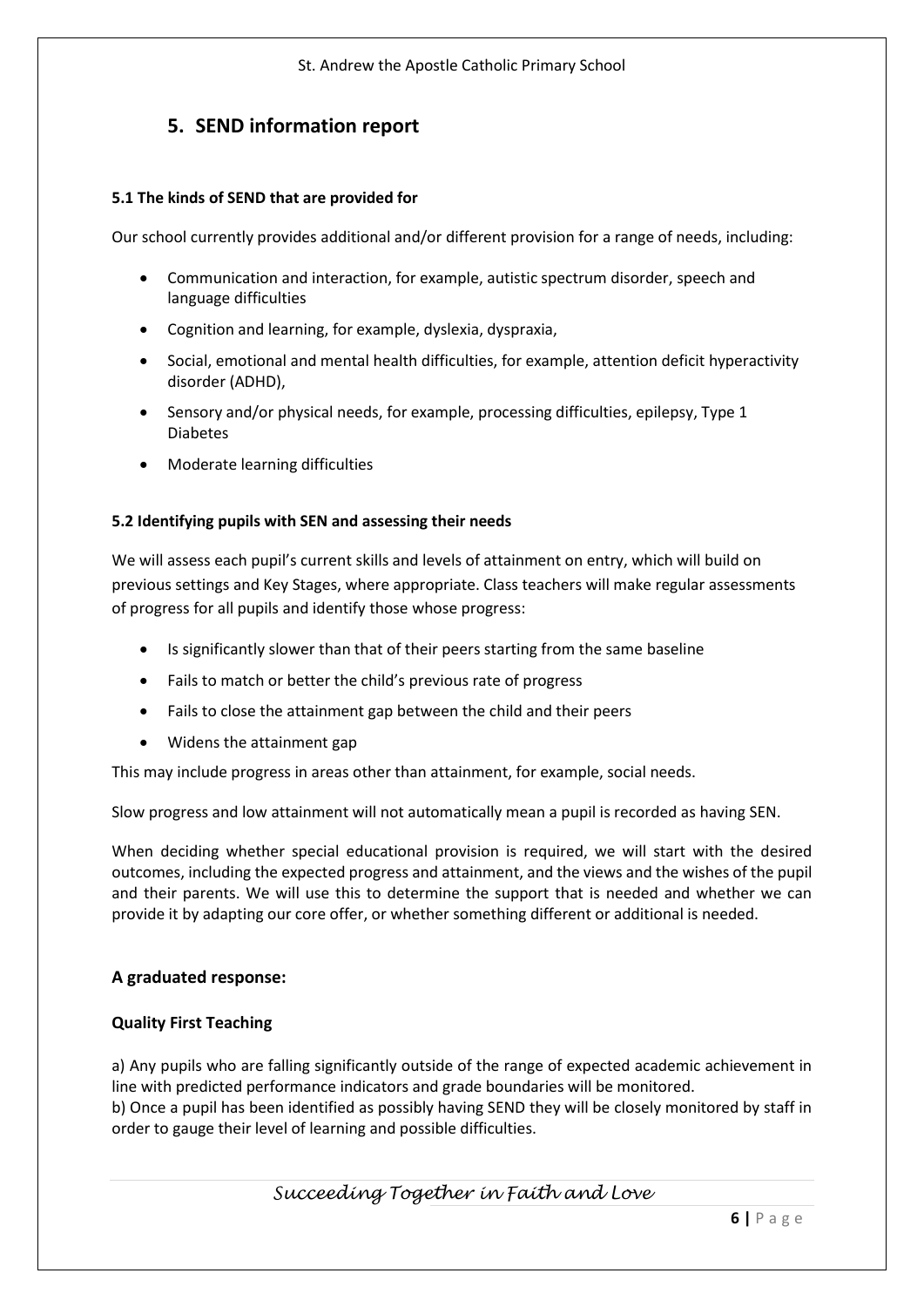c) The child's class teacher will take steps to provide differentiated learning opportunities that will aid the pupil's academic progression and enable the teacher to better understand the provision and teaching style that needs to be applied.

d) The SENDCO will be consulted as needed for support and advice and may wish to observe the pupil in class.

e) Through (b) and (d) it can be determined which level of provision the child will need going forward. f) If a pupil has recently been removed from the SEND register they may also fall into this category as continued monitoring will be necessary.

g) Parents will be informed fully of every stage of their child's development and the circumstances under which they are being monitored. They are encouraged to share information and knowledge with the school.

h) The child is recorded by the school as being under observation due to concern by parent or teacher but this does not automatically place the child on the school's SEND register. Instead they will be monitored on the differentiation register. Any concerns will be discussed with parents informally or during parents' evenings.

i) Parents' evenings are used to monitor and assess the progress being made by children.

## **SEND Support**

Where it is determined that a pupil does have SEND, parents will be formally advised of this and the decision will be added to the SEND register. The aim of formally identifying a pupil with SEND is to help school ensure that effective provision is put in place and so remove barriers to learning and promote emotional wellbeing. The support provided consists of a four part process:

- **Assess**
- Plan
- Do
- Review

This is an ongoing cycle to enable the provision to be refined and revised as the understanding of the needs of the pupil grows. This cycle enables the identification of those interventions which are the most effective in supporting the pupil to achieve good progress and outcomes.

#### **Assess**

This involves clearly analysing the pupil's needs using the class teacher's assessment and experience of working with the pupil, details of previous progress and attainment, comparisons with peers and national data, as well as the views and experience of parents. The pupil's views and where relevant, advice from external support services will also be considered. Any parental concerns will be noted and compared with the school's information and assessment data on how the pupil is progressing.

This analysis will require regular review to ensure that support and intervention is matched to need, that barriers to learning are clearly identified and being overcome and that the interventions being used are developing and evolving as required. Where external support staff are already involved their work will help inform the assessment of need. Where they are not involved they may be contacted, if this is felt to be appropriate, following discussion and agreement from parents.

## **Plan**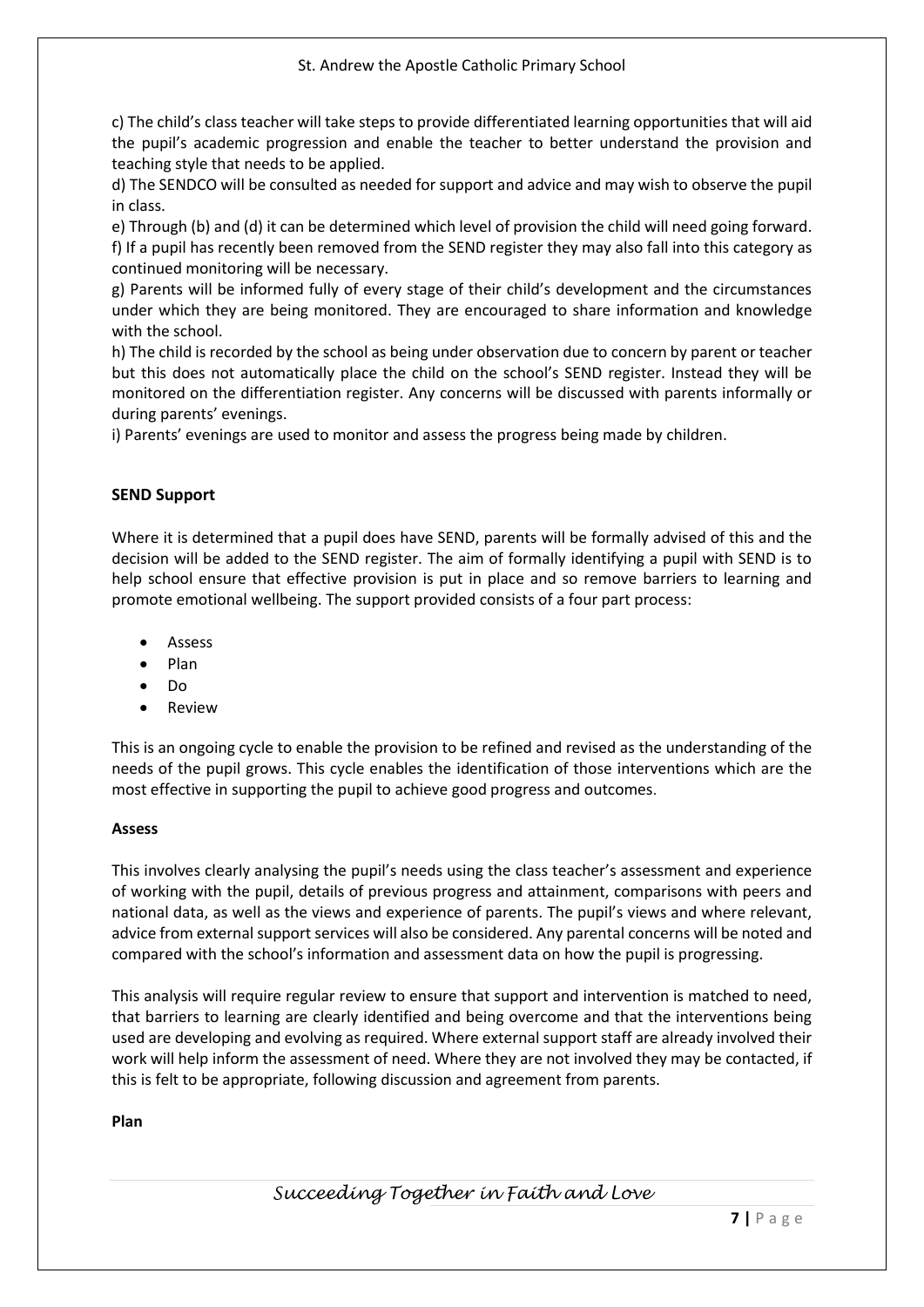Planning will involve consultation between the teacher, SENDCO and parents to agree the adjustments, interventions and support that are required; the impact on progress, development and or behaviour that is expected and a clear date for review. Parental involvement may be sought, where appropriate, to reinforce or contribute to progress at home.

All those working with the pupil, including support staff will be informed of their individual needs, the support that is being provided, any particular teaching strategies/approaches that are being employed and the outcomes that are being sought.

## **Do**

The class teacher remains responsible for working with the child on a day-to-day basis. They will retain responsibility even where the interventions may involve group or one-to-one teaching away from the main class teacher. They will work closely with teaching assistants and to plan and assess the impact of support and interventions and links with classroom teaching. Support with further assessment of the pupil's strengths and weaknesses, problem solving and advising of the implementation of effective support will be provided by the SENDCO.

## **Review**

Reviews of a child's progress will be made regularly. The review process will evaluate the impact and quality of the support and interventions. It will also take account of the views of the pupil and where necessary their parents. The class teacher, in conjunction with the SENDCO will revise the support and outcomes based on the pupil's progress and development making any necessary amendments going forward, in consultation with parents and the pupil.

## **Reviewing Personal Provision Plans/Behavioural Plans**

Personal Provision/Behavioural Plans will be reviewed three times each academic year where the class teacher, parent/carer and any other agency involved will discuss the progress and outcomes of each target set - coinciding with parents evening. Where appropriate, pupils will be actively involved in the review. The class teacher and SENCO will also discuss the progress of the child and adapt the PPP/IBP as appropriate.

## **Referral for an Education, Health and Care Plan**

If a child has lifelong or significant difficulties they may undergo a Statutory Assessment Process which is usually requested by the school but can be requested by a parent. This will occur where the complexity of need or a lack of clarity around the needs of the child are such that a multi-agency approach to assessing that need, to planning provision and identifying resources, is required.

The decision to make a referral for an Education, Health and Care Plan will be taken at a progress review.

The application for an Education, Health and Care Plans will combine information from a variety of sources including, but not exclusively:

- Parents
- **Teachers**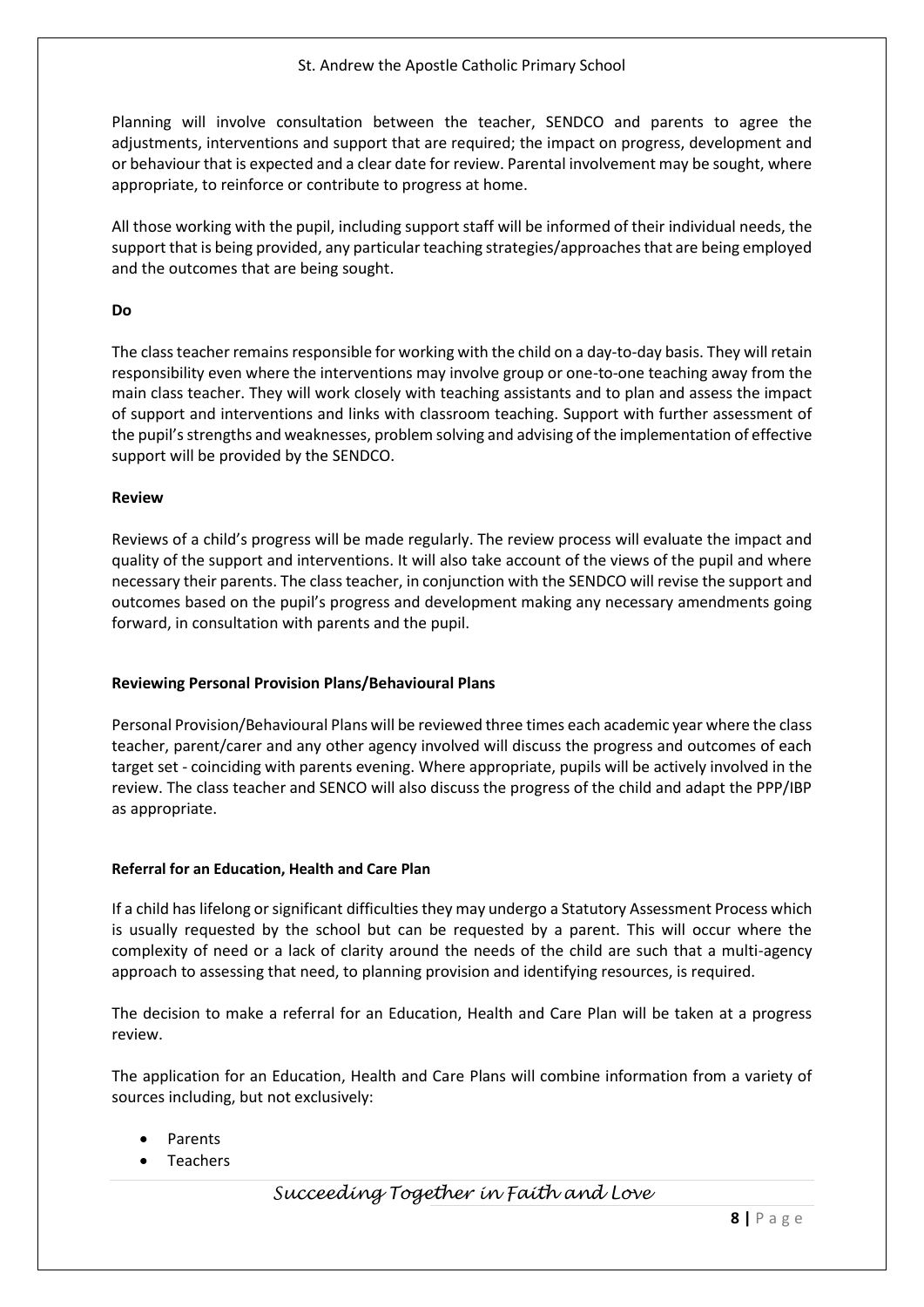- SENDCO
- Other Educational professionals involved
- Social Care
- Health professionals

Information will be gathered relating to current provision provided, action points that have been taken, and the preliminary outcomes of targets set. A decision will be made by a group of people from education, health and social care about whether or the child is eligible for an EHC Plan. Parents have the right to appeal against a decision not to initiate a statutory assessment.

Further information about EHC Plans can found via the SEND Local Offer: www.knowsleyinfo.gov.uk

#### **Education, Health and Care Plans [EHCP]**

a. Following Statutory Assessment, an EHC Plan will be provided by Knowsley Council, if it is decided that the child's needs are not being met by the support that is ordinarily available. The school and the child's parents will be involved developing and producing the plan.

b. Parents have the right to appeal against the content of the EHC Plan. They may also appeal against the school named in the Plan if it differs from their preferred choice.

c. Once the EHC Plan has been completed and agreed, it will be kept as part of the pupil's formal record and reviewed at least annually by staff, parents and the pupil. The annual review enables provision for the pupil to be evaluated and, where appropriate, for changes to be put in place, for example, reducing or increasing levels of support.

#### **5.3 Supporting pupils moving between phases and preparing for adulthood**

We will share information with the school, college, or other setting the pupil is moving to. We will agree with parents and pupils which information will be shared as part of this. A transfer of information document will be completed in line with GDPR.

#### **5.4 Our approach to teaching pupils with SEN**

Teachers are responsible and accountable for the progress and development of all the pupils in their class.

High quality teaching is our first step in responding to pupils who have SEN. This will be differentiated for individual pupils.

We will also provide the following interventions:

- Speech and Language BLAST, small group sessions following SALT report and recommendations
- Coloured exercise books, paper and overlays for pupils with dyslexia
- Specialist SEN teacher SpLD groups
- INSYNC
- **Sensory Circuits**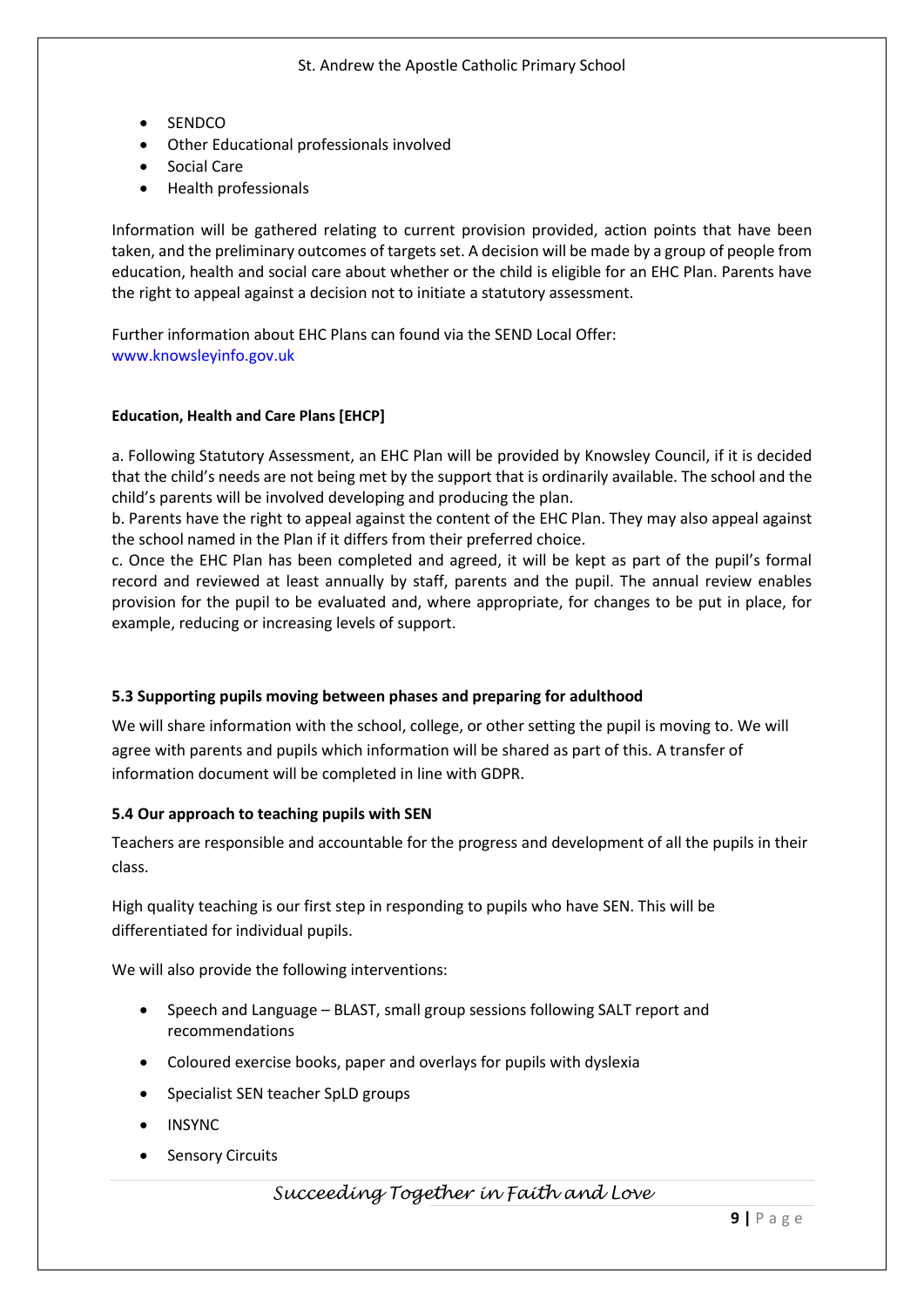- Reading boost
- BRP
- Precision Teaching

#### **5.5 Adaptations to the curriculum and learning environment**

St Andrew the Apostle Catholic Primary School complies with all relevant accessibility requirements. Please see the school accessibility plan for more details which can be located on our school website. [\(www.standrewapostle.co.uk\)](http://www.standrewapostle.co.uk/)

We make the following adaptations to ensure all pupils' needs are met:

- Differentiating our curriculum to ensure all pupils are able to access it, for example by grouping, 1:1 work, teaching style, content of lesson, giving longer processing times, preteaching of key vocabulary, reading instructions aloud, etc.
- Disabled toilet facilities and shower room
- Purpose built classroom for pupil's with a physical disability on ground floor
- Wide doors in some parts of the building
- Access ramps
- Carpeted rooms
- Interactive Whiteboards facilitated in each classroom (enables class teacher to change background colours/font type/size of print to enable all children full access to the curriculum.
- Adapting our resources and staffing
- Using recommended aids such as laptops, coloured overlays, coloured exercise books, visual timetables etc

#### **5.6 Expertise and training of staff**

Our SENDCO has 15 years' experience in this role.

They are allocated 1 full day a week to manage SEND provision.

We have a team of 13 teaching assistants, including 3 higher level teaching assistants (HLTAs) who are trained to deliver SEND provision.

In the last academic year, staff have been trained in;

- Supporting children with SpLD (Dyslexia)
- ASC strategies
- Behavioural strategies
- WELLCOMM
- ELSA
- Makaton

We use specialist staff for SpLD small group work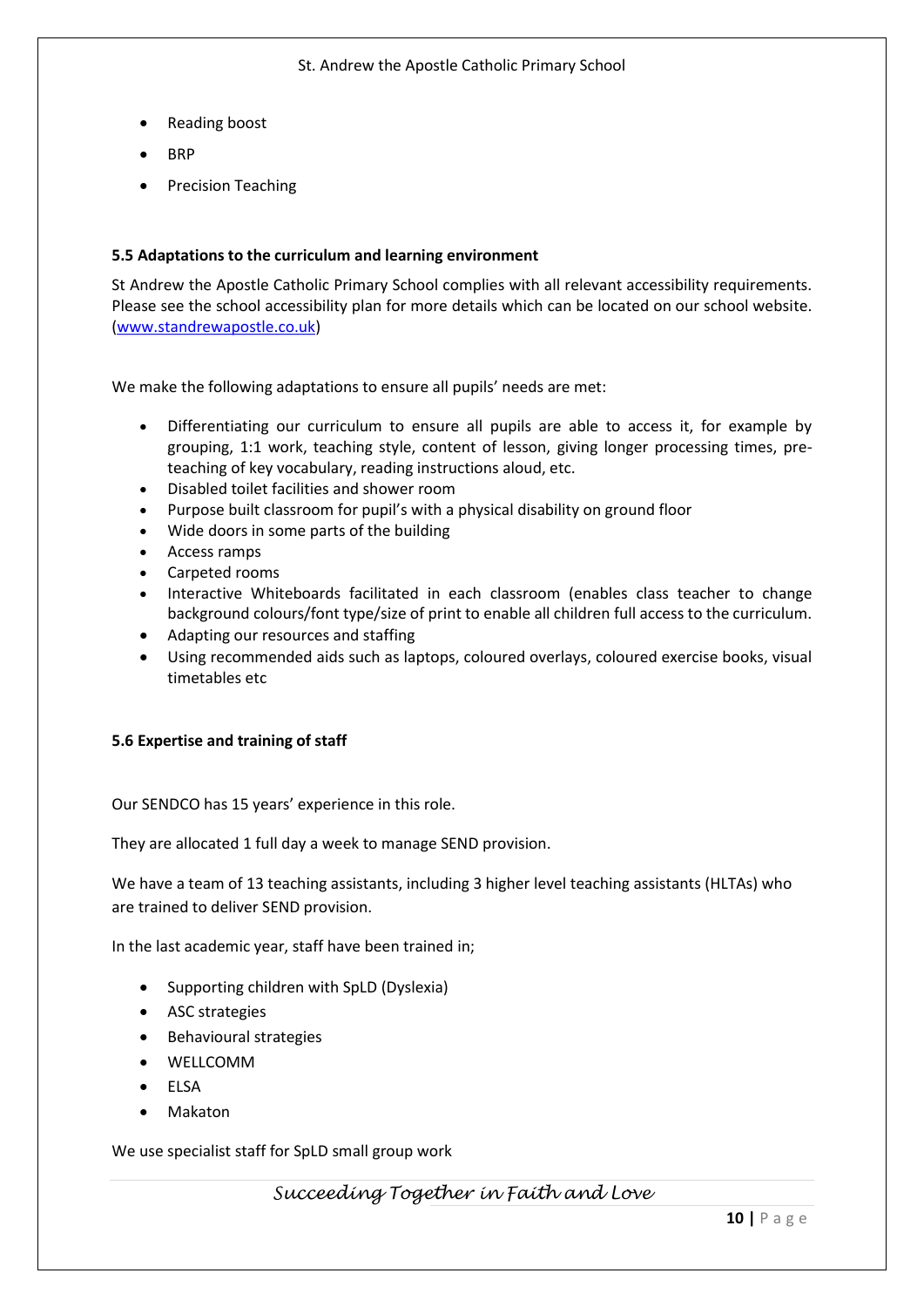#### **5.7 Evaluating the effectiveness of SEN provision**

In order to make consistent continuous progress in relation to SEND provision the school encourages feedback from staff, parents and pupils throughout the year. This is done in the form of termly parents' meetings for the SEND children, termly SEND meetings for all staff and Interim and Annual review's for the children who have an EHCP.

Pupil progress is monitored on a termly basis in line with the SEND Code of Practice.

We evaluate the effectiveness of provision for pupils with SEN by:

- Reviewing pupils' individual progress towards their goals each term
- Reviewing the impact of interventions after 6 weeks
- Using pupil questionnaires
- Monitoring by the SENDCO
- Using provision maps to monitor interventions
- Use of PIVATS to measure progresss
- Holding annual and interim reviews for pupils with EHC plans

# **5.8 Enabling pupils with SEN to engage in activities available to those in the school who do not have SEN**

All of our extra-curricular activities and school visits are available to all our pupils, including our before-and after-school clubs.

All pupils are encouraged to go on our residential trip(s)

All pupils are encouraged to take part in sports day/school plays/special workshops, etc.

No pupil is ever excluded from taking part in these activities because of their SEN or disability.

St Andrew the Apostle Catholic Primary School welcomes all children irrespective of race, ethnicity, gender, special needs and disability in line with the Admissions Policy as a Catholic school. On entry to Nursery and Reception, parent(s)/carers are asked to complete an admission form. However, if parents/carers have any concerns, or information which could help the school, it is important to inform the school. The admission arrangements for all pupils are in accordance with national legislation, including the Equality Act 2010. This includes children with any level of SEND; those with Education, Health and Care Plans and those without. Please refer to our school Admissions Policy for more information which can be located on our school website. (www.standrewapostle.co.uk)

## **5.9 Support for improving emotional and social development**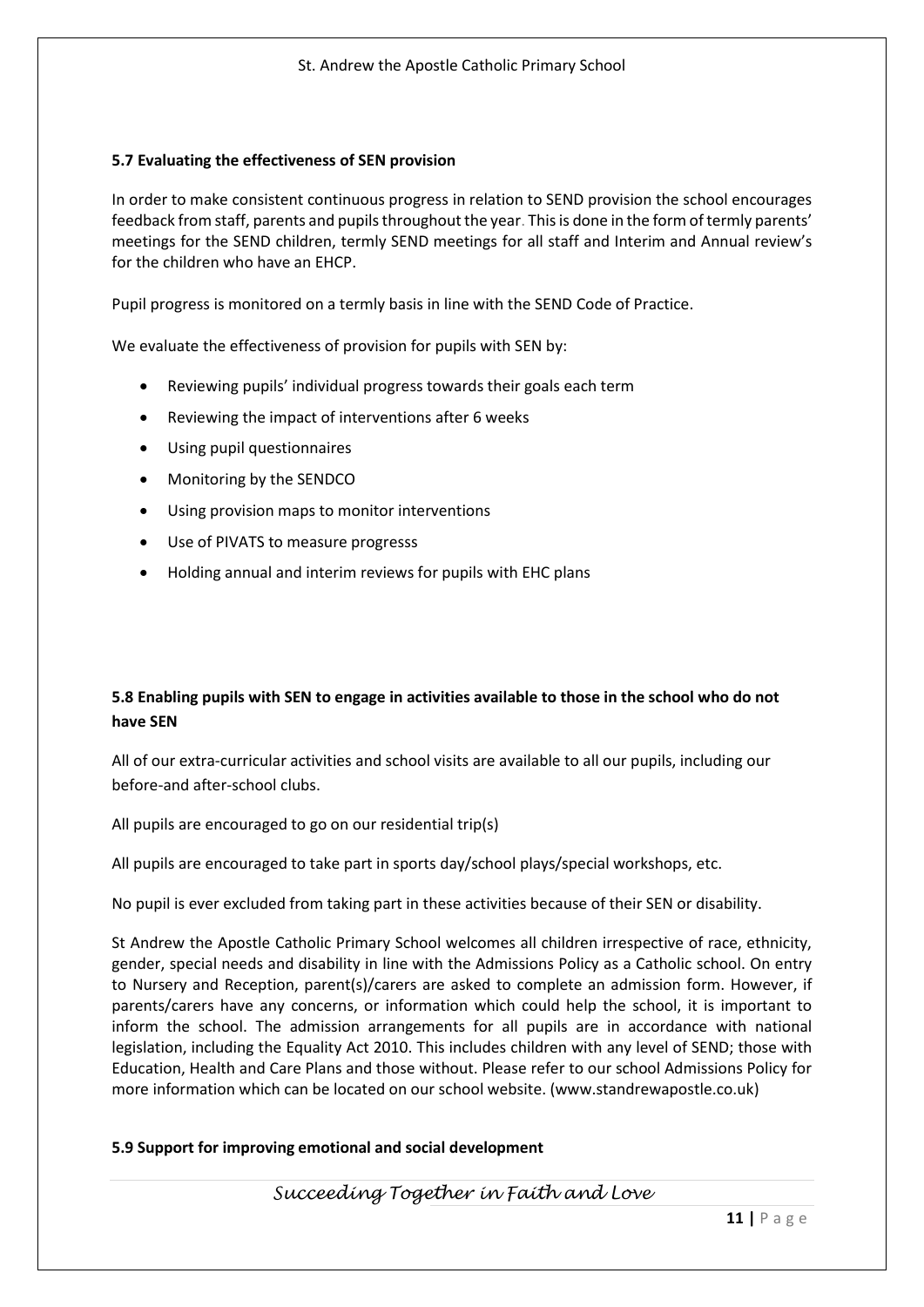#### St. Andrew the Apostle Catholic Primary School

We provide support for pupils to improve their emotional and social development in the following ways:

- Pupils with SEN are encouraged to be part of the school council
- Pupils with SEN are also encouraged to be part of School Buddies and Green Knights to promote teamwork/building friendships etc.
- Each class has an ISHI area for emotional wellbeing. This is high profile within school.

We have a zero tolerance approach to bullying

#### **5.10 Working with other agencies**

The school continues to build strong working relationships and links with external support services in order to fully support our SEND pupils and aid school inclusion.

Sharing knowledge and information with our support services is key to the effective and successful SEND provision within our school. Any one of the support services may raise concerns about a pupil. This will then be brought to the attention of the SENDCO who will then inform the child's parents.

St Andrew the Apostle Catholic Primary School invites and seeks advice and support from external agencies in the identification and assessment of, and provision for, SEND. The SENDCO is the designated person responsible for liaising with the following:

- Educational Psychology Service
- Behaviour Support Service
- Speech and Language Service
- Occupational Therapy
- Specialist Outreach Services
- School Nurse/Community Paediatricians/Other health professionals

In cases where a child is under observation or a cause for concern, focused meetings will be arranged with the appropriate agency.

## **5.11 Complaints about SEN provision**

Complaints about SEN provision in our school should be made to the class teacher/SENCO/ in the first instance. They will then be referred to the school's complaints policy.

The parents of pupils with disabilities have the right to make disability discrimination claims to the first-tier SEND tribunal if they believe that our school has discriminated against their children. They can make a claim about alleged discrimination regarding:

- **Exclusions**
- Provision of education and associated services
- Making reasonable adjustments, including the provision of auxiliary aids and services
- •